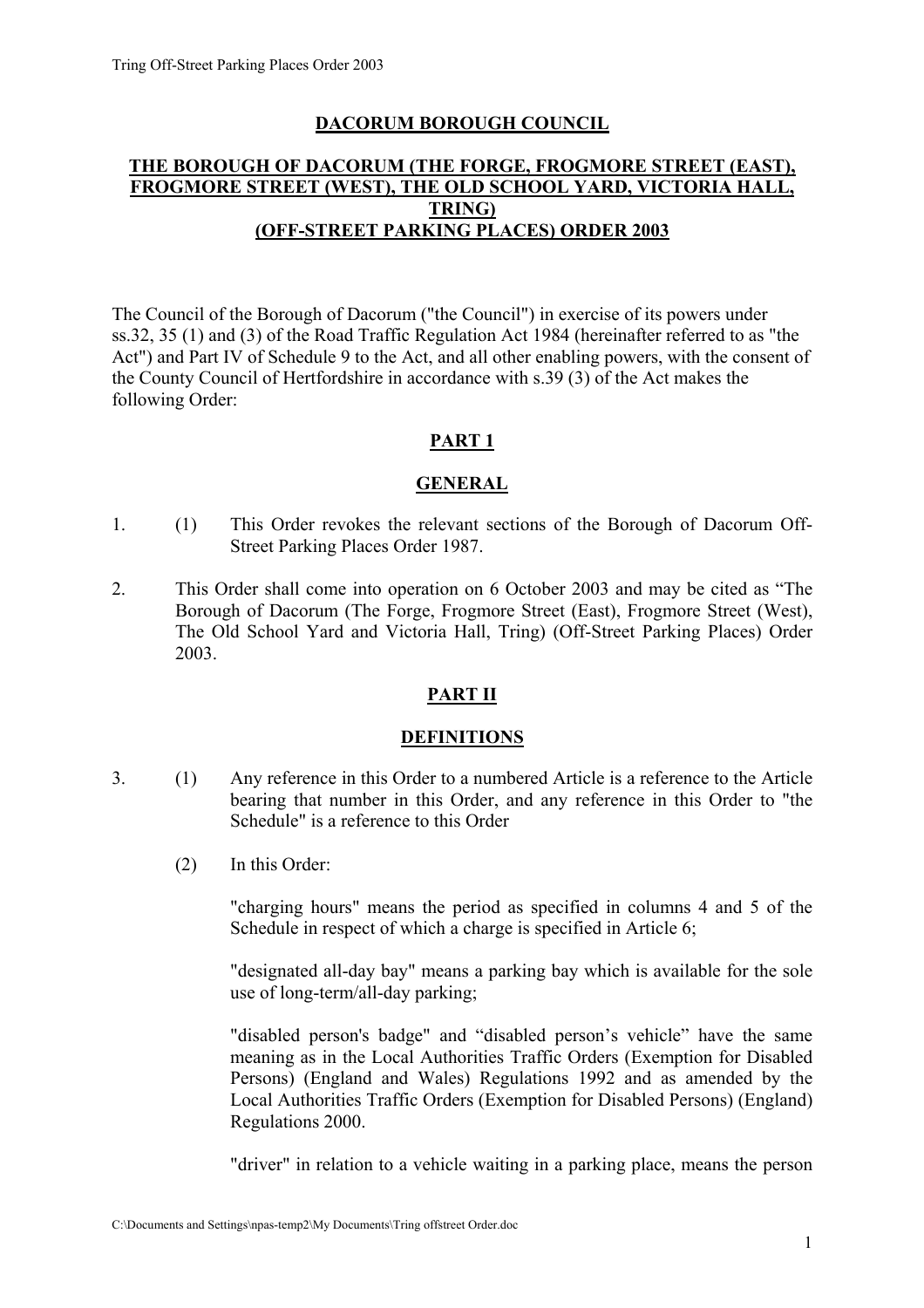driving the vehicle at the time it was left in the parking place;

 "enactment" means any enactment, whether public, general or local, and includes any order, byelaw, rule, regulation, scheme or other instrument having effect by virtue of an enactment;

 "initial charge" means the charge payable in respect of the initial period, as contained in column 7 of the Schedule;

 "initial period" means the maximum time period a vehicle may wait, as contained in column 6 of the Schedule;

 "motor-cycle" has the same meaning as that in the Road Vehicles (Construction and Use) Regulations 1986;

 "operational time" means the hours and days contained in columns 4 and 5 of the Schedule;

 "owner" in relation to a vehicle, means the person by whom such vehicle is kept and used;

 "parking attendant" means a person authorised by or on behalf of the Council to supervise any parking place;

 "parking bay" means any area of a parking place which is provided for the leaving of a vehicle and indicated by markings on the surface of the parking place;

 "parking place" means any area of land specified by name in column 1 of the Schedule provided by the Council under s.32 (1) of the Act for use as a parking place;

 "penalty charge" has the same meaning as in Section 82(1) of the Road Traffic Act 1991;

 "reserved bay" means any area of a parking place, as specified in column 1 of the Schedule that is reserved solely for the use of permit holders.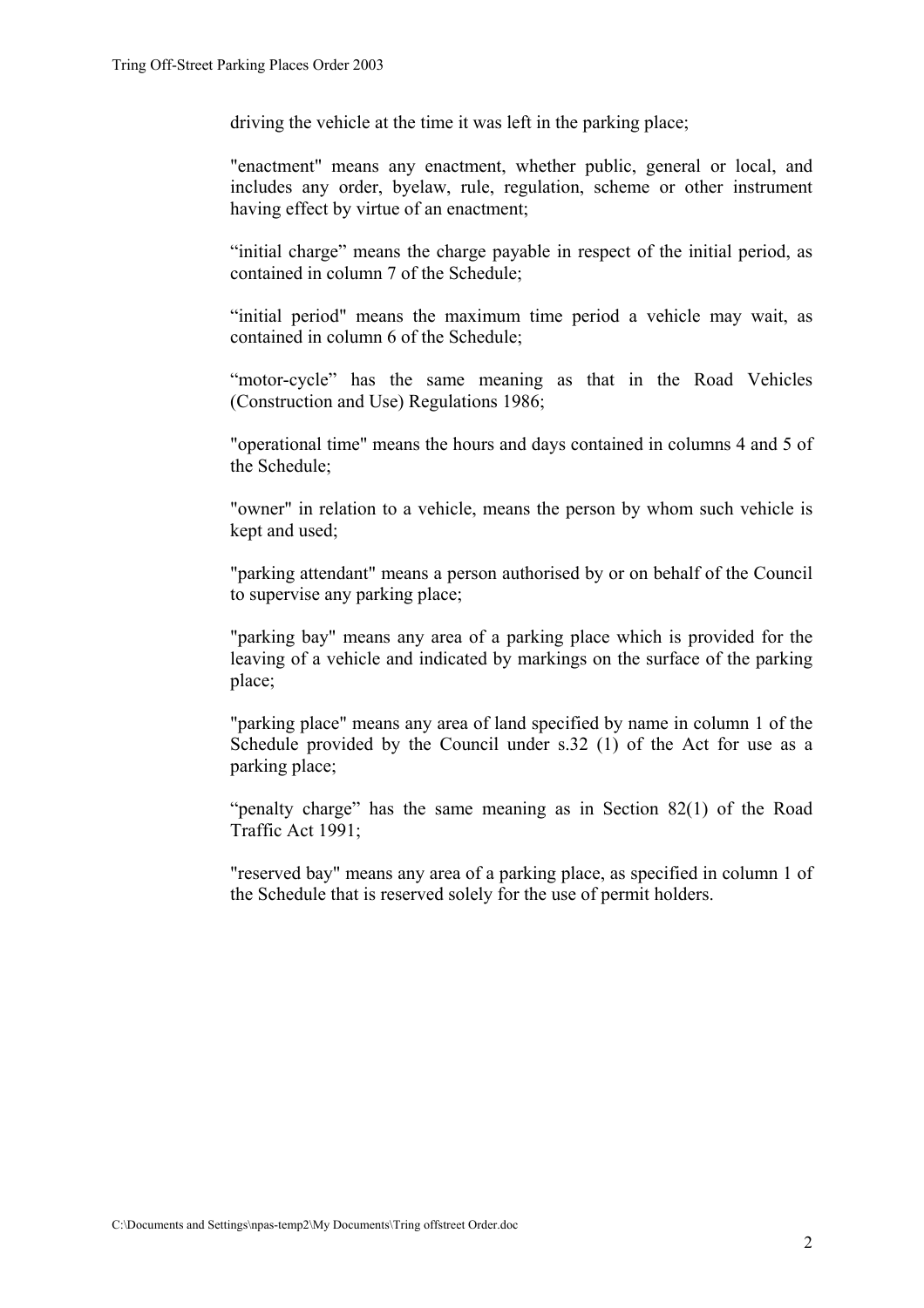## **PART III**

#### **USE OF LAND AND PARKING PLACE**

- 4. (1) Each area of land specified by name in column 1 of the Schedule may be used, subject to the following provisions of this Order, as a parking place for such classes of the vehicles, in such positions on such days and during such hours as are specified in relation to that area in the Schedule.
	- (2) Where in the Schedule a parking place is described as available for vehicles of a specified class or in a specific position, the driver of a vehicle shall not permit it to wait in that parking place unless it is of a class and in the position so specified.
	- (3) Where, within a parking place, there is a sign or surface marking which indicates that a parking bay is available only for a disabled person's vehicle, the driver of a vehicle shall not permit it to wait in that parking bay unless it is a disabled person's vehicle, displaying a disabled person's badge.
	- (4) Where, within a parking place, there is a sign or surface marking which indicates that a parking bay is available only for a motorcycle, the driver of a vehicle shall not permit it to wait in that parking bay unless it is a motorcycle.
	- (5) In so far as a vehicle is left in a parking place during the charging hours, the driver thereof shall pay such a charge or charges as are specified in Article 6 of this Order.
- 5. (1) At the expiry of the period for which the initial charge was made, the vehicle shall be removed from the parking place.
	- (2) When a vehicle has left a parking place after waiting therein, the driver thereof shall not, within two hours after its leaving, permit it to wait again in that parking place.

## **PART IV**

## **AMOUNT OF INITIAL CHARGE AT PARKING PLACES**

- 6. (1) This Article applies to the parking places specified in column 1 of the Schedule.
	- (2) The initial charge for a vehicle left in a parking place during the charging hours shall be as specified in column 7 of the Schedule.
	- (3) The charge referred to in Article 6. (2) of this Order shall be payable by the insertion of an appropriate coin or coins into the apparatus or device provided, being an apparatus or device approved in accordance with s.35 (3) of the Act.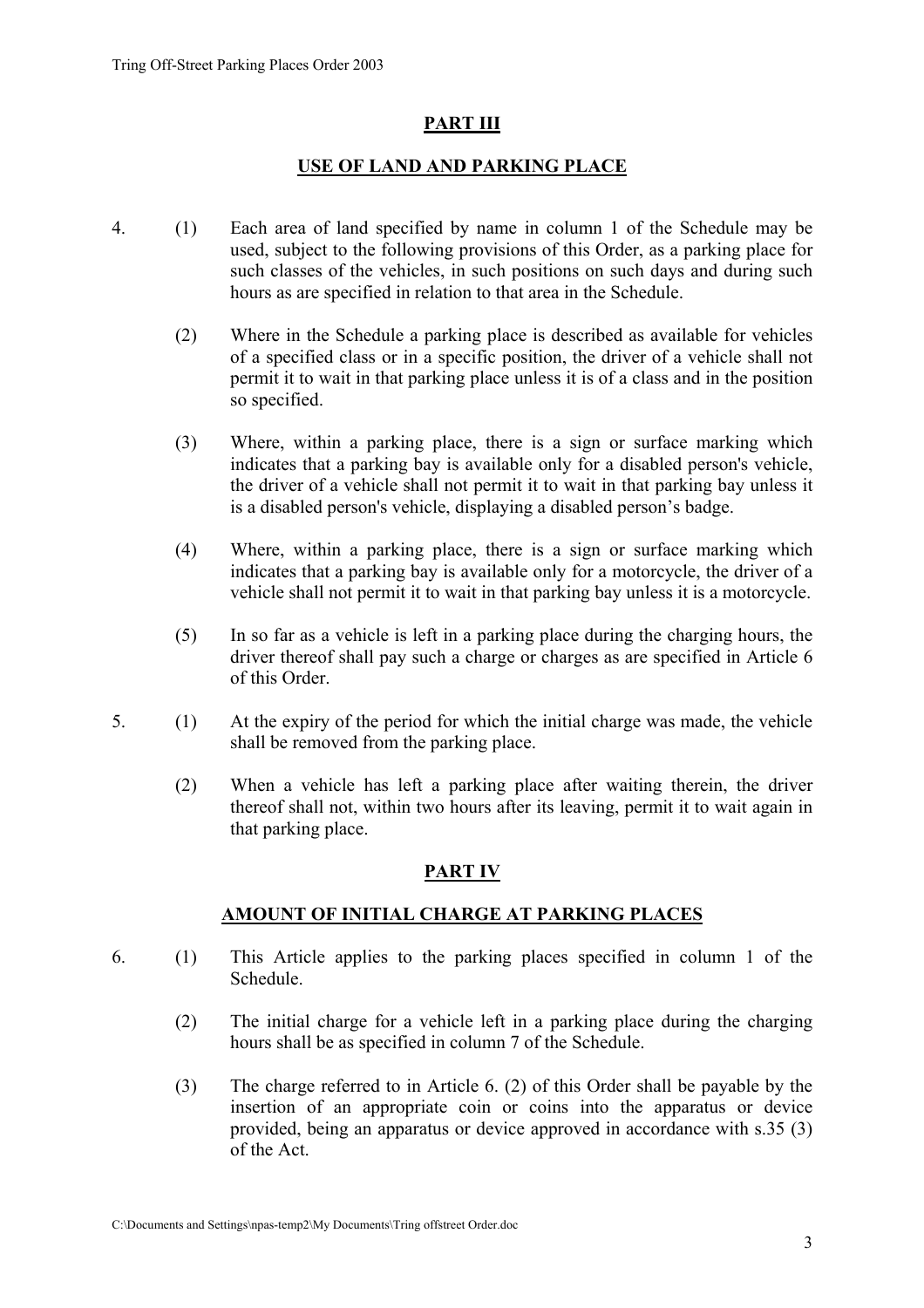(4) Any ticket issued on payment of the charge referred to in Article 6. (2) of this Order, shall be displayed in a conspicuous position by means of attachment to the windscreen of the vehicle in respect of which it was issued.

## **PART V**

#### **AMOUNT OF PENALTY CHARGE AT PARKING PLACES**

- 7. (1) If a vehicle is left in a parking bay during the charging hours for longer than the initial period for which payment was made, or does not display a ticket in accordance with Article 6. (4) hereof, or is parked in a parking place reserved for the sole use of vehicles of an exempted class when it is not of the exempted class in accordance with Article 4. (2) hereof, or is parked in a place other than a designated parking bay or is parked in a reserved bay for a specified class when it is not of that class, the driver shall pay a penalty charge of £60 or of £30 if the amount is paid within 14 days of the penalty charge being incurred.
	- (2) In the case of a vehicle in respect of which a penalty charge may have been incurred, it shall be the duty of a parking attendant to attach to the vehicle in a conspicuous position a notice which shall include the following particulars:-
		- (a) the registration mark of the vehicle or, where the vehicle is being used under a trade licence, the number of the trade plate carried by the vehicle;
		- (b) the time at which the parking attendant first observed that the initial period for which payment was made by the initial charge had expired;
		- (c) a statement that the penalty charge of £60 or £30 if paid within 14 days is required to be paid;
		- (d) the manner in which, and the time within which, the penalty charge should be paid; and
		- (e) a statement that it is an offence under s.82(1) of the Road Traffic Act 1991 for the driver of a vehicle who had left the vehicle in a parking place to fail to pay the penalty charge.
	- (3) The penalty charge shall be paid to the Council either by cash (in person only), credit card, debit card, cheque, bankers draft, money order or postal order which shall be taken in person, delivered or sent by post to reach The Parking Centre, PO Box 921, 81 Marlowes, Hemel Hempstead, HP1 1ZP (payments by credit card or debit card are also accepted on the Payment Line (01442 263935)), not later than 4.00pm on the fourteenth day following the day on which the penalty charge was incurred. If the fourteenth day falls upon a day on which the said Parking Centre is closed the period within which the payment of the said penalty charge shall be made to the Council shall be extended to 4.00pm on the first full day thereafter on which the said Parking Centre is open.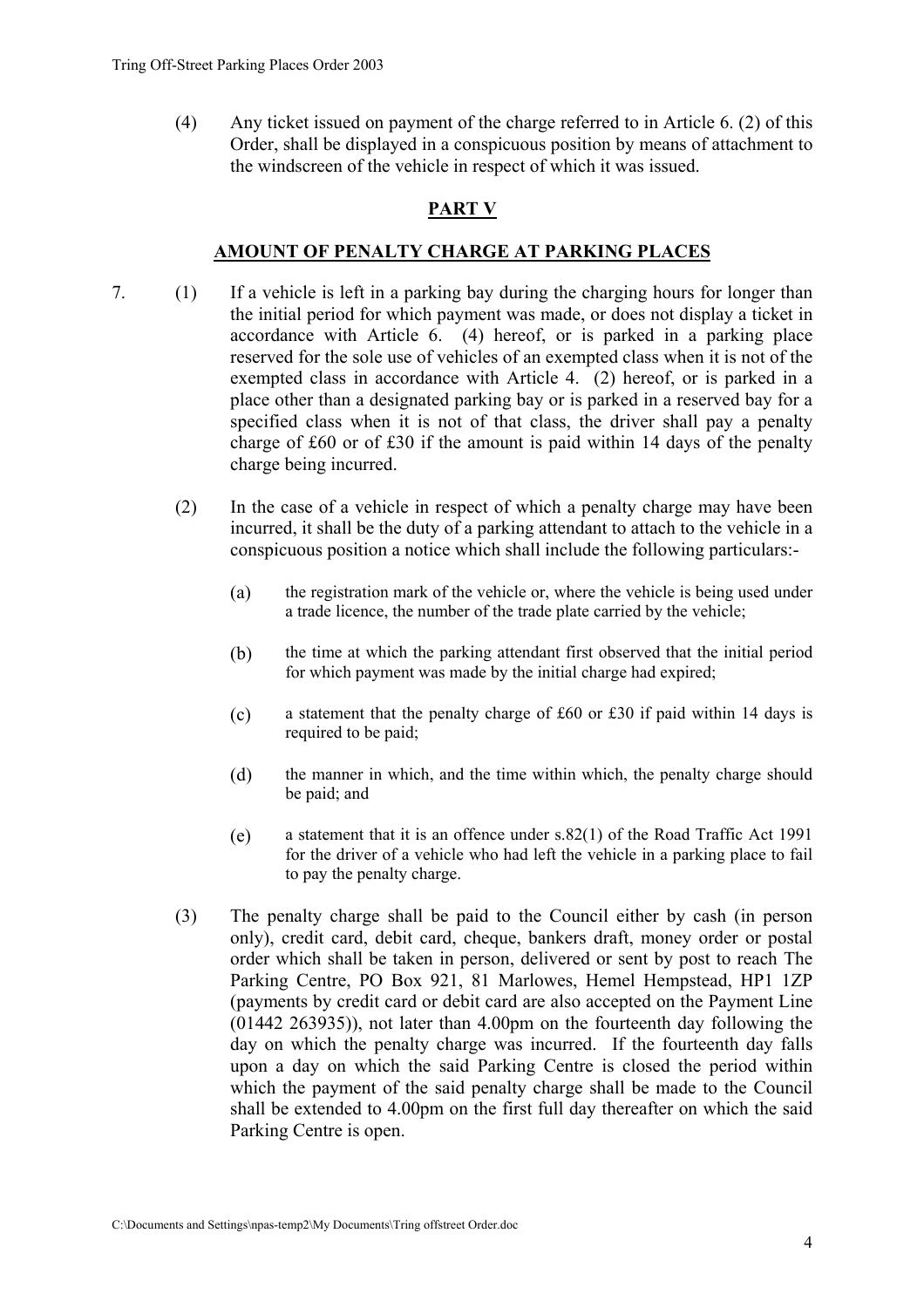(4) The particulars as to the time at which a ticket was obtained from the parking apparatus specified on the ticket issued by parking apparatus and affixed in accordance with Article 6. (4) of this Order shall be evidence of the particulars so verified.

# **PART VI**

#### **RESTRICTION ON REMOVAL OF NOTICES**

8. When a notice has been attached to a vehicle in accordance with any of the foregoing provisions of this Order no person other than a person authorised by the Council in that behalf or the driver or a person authorised by the driver in the behalf shall remove the notice from the vehicle.

# **PART VII**

#### **OTHER PROVISIONS**

- 9. The driver of a motor vehicle using a parking place shall stop the engine as soon as the vehicle is in position in the parking place, and shall not start the engine except when about to change the position of the vehicle in or to depart from the parking place.
- 10. (1) No person shall, except with the permission of any person duly authorised by the Council use a vehicle, while it is in a parking place, in connection with the sale of any article to persons in or near the parking place or in connection with the selling or offering for hire of that persons skills or services.
	- (2) No person shall, at any time, use any part of a parking place or any vehicle left in a parking place:-
		- (a) for sleeping or camping or cooking or eating;
		- (b) for the purpose of servicing or washing any vehicle or part thereof other than is reasonably necessary to enable that vehicle to depart from the parking place.
	- (3) In a parking place no person shall at any time:-
		- (a) erect or cause or permit to be erected any tent, booth, stand building or other structure without the written consent of the Council; or
		- (b) light or cause or permit to be lit any fire.
- 11. Nothing in Article 4. (1) of this Order shall authorise the use of any part of the part of the parking place so as unreasonably to prevent access to any premises adjoining the car park or the use of any access by any person entitled to the use thereof.
- 12. No person shall, in a parking place, wantonly shout or otherwise make any loud noise to the disturbance or annoyance of users of the parking place or residents of premises in the neighbourhood.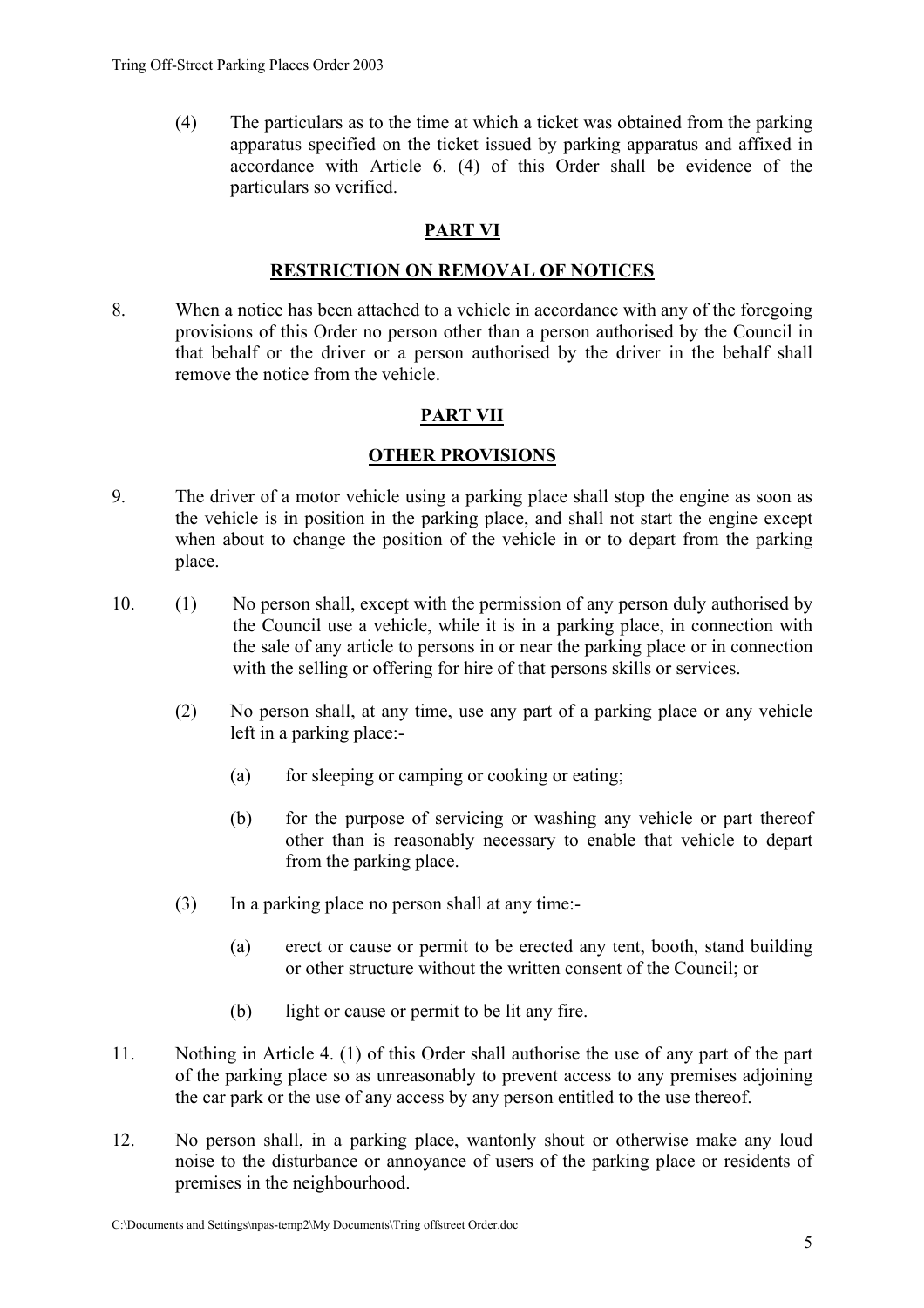- 13. No person shall in a parking place, use any threatening, abusive or insulting language, gesture or conduct with intent to put any person in fear so as to occasion a breach of the peace or whereby a breach of the peace is likely to be occasioned.
- 14. The driver of a vehicle using a parking place shall not sound any horn or similar instrument except when about to change the position of the vehicle in or to depart from the parking place.
- 15. (1) If a vehicle is left in a parking place in a position other than in accordance with the provisions of Article 4, a person authorised by the Council in that behalf may alter or cause to be altered the position of the vehicle so that its position is in accordance with the said provisions.
	- (2) If a vehicle is left in a parking place in contravention of any of the foregoing provisions of this Order a person authorised by the Council in that behalf may remove the vehicle from that parking place or arrange for such removal.
	- (3) For the purpose of meeting the requirements of an emergency, a person authorised in that behalf by the Council or a police constable in uniform may alter or cause to be altered the position of a vehicle in a parking place or remove or arrange for the removal of a vehicle from the parking place.
	- (4) Any person altering, or causing the alteration of, the position of a vehicle by virtue of paragraph (1) of this Article, or removing, or causing the removal of, a vehicle by virtue of paragraph (2) or (3) of this Article, may do so by towing or driving the vehicle or in such other manner as he may think reasonably necessary to enable the position of the vehicle to be altered or the vehicle to be removed.
	- (5) Any person removing or arranging for the removal of a vehicle by virtue of paragraph (2) or (3) of this Article shall make such arrangements as he considers to be reasonably necessary for the safety of the vehicle in the place to which it is removed.
- 16. Where in a parking place signs are erected or surface markings are laid for the purpose of:-
	- (a) indicating the entrance to or exit from the parking place, or
	- (b) indicating that a vehicle using the parking place shall proceed in a specified direction within the parking place,

 no person shall drive or permit to be driven any vehicle (i) so that it enters the parking place otherwise than by an entrance, or leaves the parking place otherwise than by an exit, so indicated, or (ii) in a direction other than so specified.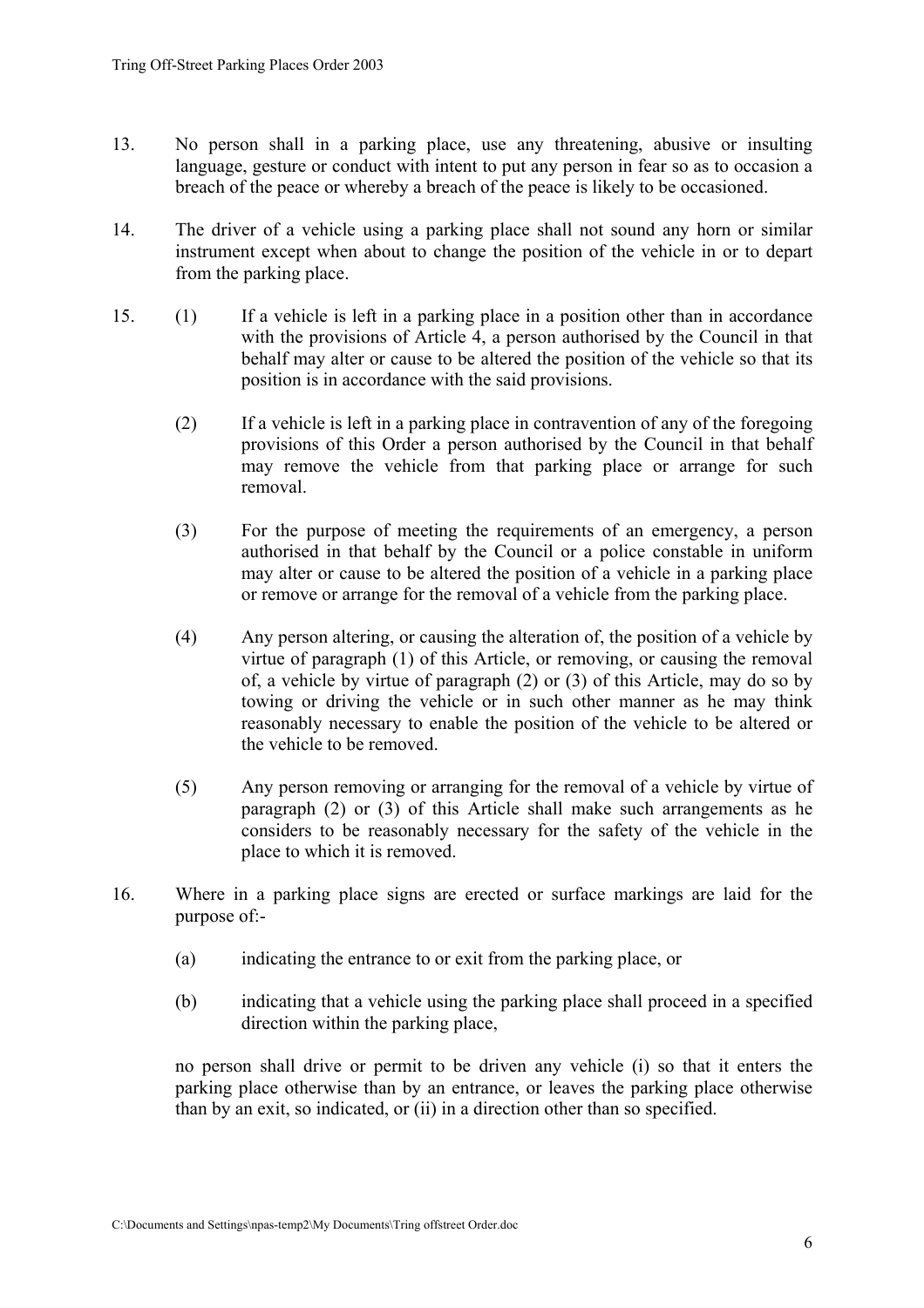- 17. No person shall, except with the permission of a person authorised by the Council in that behalf, drive or permit to be driven any vehicle in a parking place for any purpose other than the purpose of leaving that vehicle in the parking place in accordance with the provisions of this Order or for the purpose of departing from the parking place.
- 18. Nothing in Articles 4, 6 and 7 of this Order shall render it unlawful to cause or permit a disabled person's vehicle which displays in the relevant position a disabled person's badge to wait in a designated parking bay referred to in the said Articles for any period of time and at no initial charge.
- 19. Nothing in Articles 4, 6 and 7 of this Order shall render it unlawful to cause or permit a motor–cycle to wait in a designated parking bay referred to in the said Articles, but the driver shall pay such a charge or charges as are specified in Article 6 of this order.
- 20. Nothing in Articles 4, 6 and 7 of this order shall render it unlawful to cause or permit a motorcycle to wait in a designated motor-cycle bay referred to in the said Articles for any period of time and at no initial charge.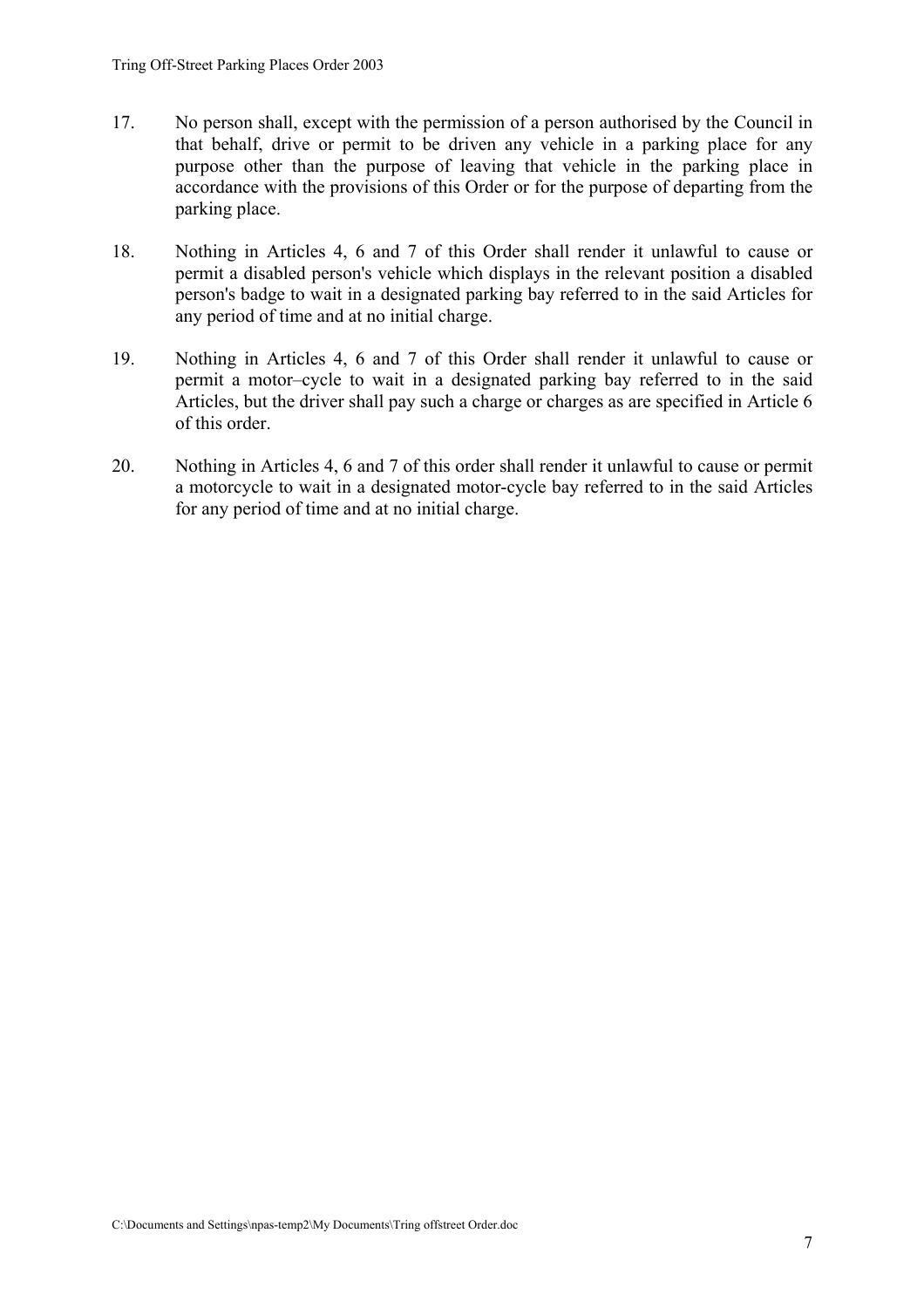# **SCHEDULE**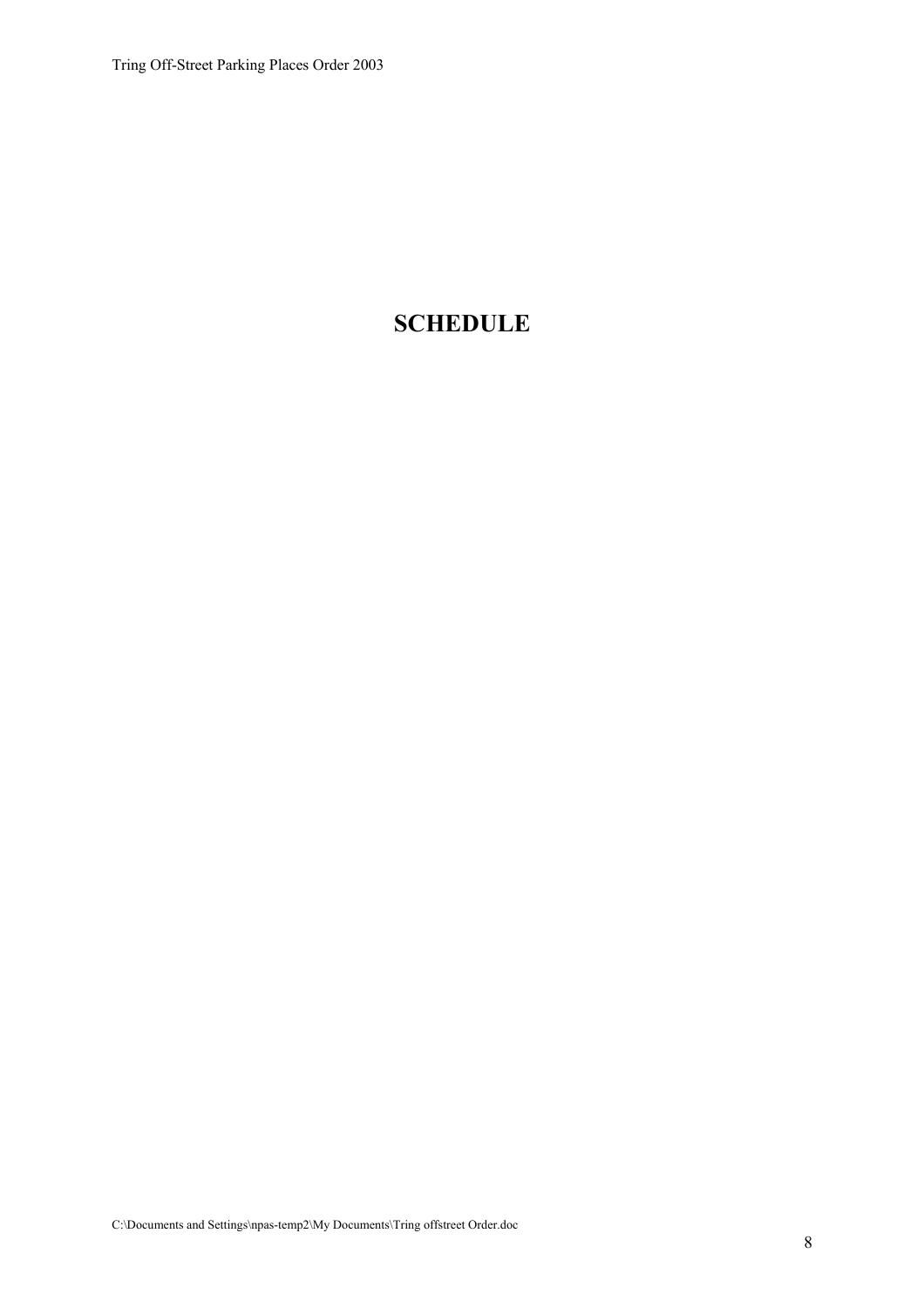#### **SCHEDULE**

| <b>Name of Parking Place</b> | <b>Position in</b><br>which<br>vehicle<br>may wait | <b>Classes of vehicle</b>                                                                                                                                                                                                                                                                                      | Days of<br>operation of<br>parking<br>place | <b>Hours</b> of<br>operation<br>of parking<br>place | <b>Maximum</b> period<br>for which vehicles<br>may wait                                                                        | <b>Scale of</b><br><b>Charges</b>                             |
|------------------------------|----------------------------------------------------|----------------------------------------------------------------------------------------------------------------------------------------------------------------------------------------------------------------------------------------------------------------------------------------------------------------|---------------------------------------------|-----------------------------------------------------|--------------------------------------------------------------------------------------------------------------------------------|---------------------------------------------------------------|
| $\mathbf{1}$                 | $\overline{2}$                                     | 3                                                                                                                                                                                                                                                                                                              |                                             | 5                                                   | 6                                                                                                                              | $\overline{7}$                                                |
| The Forge                    | Wholly<br>within a<br>parking bay                  | Motor cars within the provision of<br>s.136 $(2)(a)$ of the Act; Motor cycles as<br>defined in s.136(4) of the Act; Motor<br>vehicles constructed or adapted for the<br>conveyance of goods or burden the unladen<br>weight of which does not exceed 1525Kg;<br>invalid carriages; disabled persons vehicles   | Monday to<br>Saturday<br>inclusive          | 8.00am to<br>6.00 <sub>pm</sub>                     | Up to 1 hour<br>1 to 2 hours<br>2 to 3 hours<br>3 to 4 hours<br>All Day<br>Before 8.00am and<br>after 6.00pm and<br>on Sundays | Free<br>£0.30<br>£0.40<br>£0.50<br>£1.00<br>Free of<br>charge |
| Frogmore Street (East)       | Wholly<br>within a<br>parking bay                  | Motor cars within the provision of<br>s.136 $(2)(a)$ of the Act; Motor cycles as<br>defined in $s.136(4)$ of the Act; Motor<br>vehicles constructed or adapted for the<br>conveyance of goods or burden the unladen<br>weight of which does not exceed 1525Kg;<br>invalid carriages; disabled persons vehicles | Monday to<br>Saturday<br>inclusive          | 8.00am to<br>6.00 <sub>pm</sub>                     | Up to 1 hour<br>1 to 2 hours<br>2 to 3 hours<br>3 to 4 hours<br>All day<br>Before 8.00am and<br>after 6.00pm and<br>on Sundays | Free<br>£0.30<br>£0.40<br>£0.50<br>£1.00<br>Free of<br>charge |
| Frogmore Street (West)       | Wholly<br>within a<br>parking bay                  | Motor cars within the provision of<br>s.136 $(2)(a)$ of the Act; Motor cycles as<br>defined in $s.136(4)$ of the Act; Motor<br>vehicles constructed or adapted for the<br>conveyance of goods or burden the unladen<br>weight of which does not exceed 1525Kg;<br>invalid carriages; disabled persons vehicles | Monday to<br>Saturday<br>inclusive          | 8.00am to<br>6.00 <sub>pm</sub>                     | All Day<br>Before 8.00am and<br>after 6.00pm and<br>on Sundays                                                                 | $\pounds1.00$<br>Free of<br>charge                            |

C:\Documents and Settings\npas-temp2\My Documents\Tring offstreet Order.doc